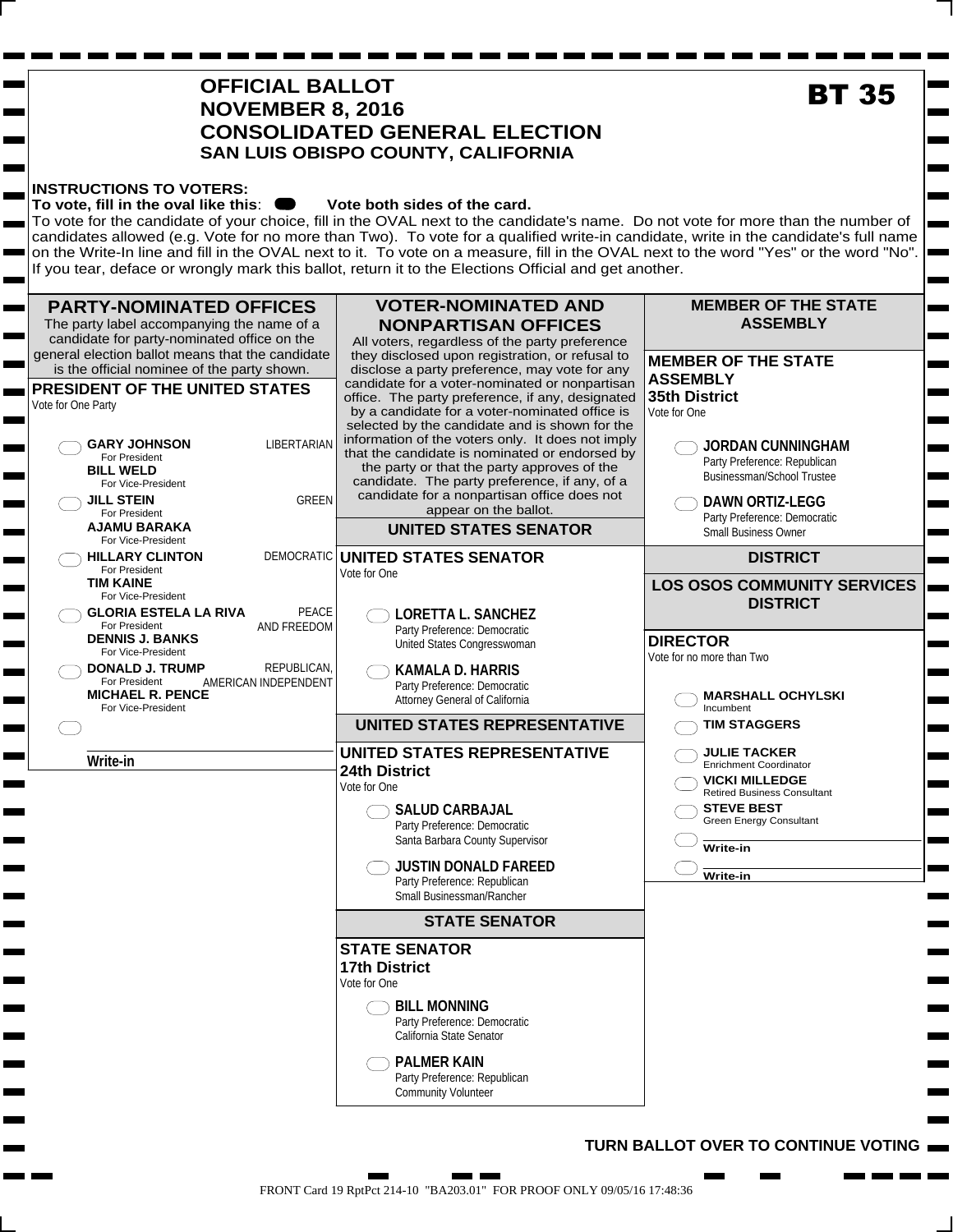| <b>MEASURES SUBMITTED TO THE</b> |  |
|----------------------------------|--|
| <b>VOTERS</b>                    |  |

#### **STATE**

#### **PROPOSITION 51**

**SCHOOL BONDS. FUNDING FOR K-12 SCHOOL AND COMMUNITY COLLEGE FACILITIES. INITIATIVE STATUTE.** Authorizes \$9 billion in general obligation bonds for new construction and modernization of K-12 public school facilities; charter schools and vocational education facilities; and California Community Colleges facilities. Fiscal Impact: State costs of about \$17.6 billion to pay off both the principal (\$9 billion) and interest (\$8.6 billion) on the bonds. Payments of about \$500 million per year for 35 years.

ь

 $\blacksquare$ 

## **PROPOSITION 52**

#### **MEDI-CAL HOSPITAL FEE PROGRAM. INITIATIVE CONSTITUTIONAL AMENDMENT AND STATUTE.**

Extends indefinitely an existing statute that imposes fees on hospitals to fund Medi-Cal health care services, care for uninsured patients, and children's health coverage. Fiscal Impact: Uncertain fiscal effect, ranging from relatively little impact to annual state General Fund savings of around \$1 billion and increased funding for public hospitals in the low hundreds of millions of dollars annually.

|--|--|--|

#### **PROPOSITION 53**

#### **REVENUE BONDS. STATEWIDE VOTER APPROVAL. INITIATIVE CONSTITUTIONAL AMENDMENT.** Requires statewide voter approval before any revenue bonds can be issued or sold by the state for certain projects if the bond amount exceeds \$2 billion. Fiscal Impact: State and local fiscal effects are unknown and would depend on which projects are affected by the measure and what actions government agencies and voters take in response to the measure's voting requirement.

|  | í<br>٧ |  |
|--|--------|--|

#### **PROPOSITION 54**

 $\bigcirc$  YES  $\bigcirc$  NO

#### **LEGISLATURE. LEGISLATION AND PROCEEDINGS. INITIATIVE CONSTITUTIONAL AMENDMENT AND**

**STATUTE.** Prohibits Legislature from passing any bill unless published on Internet for 72 hours before vote. Requires Legislature to record its proceedings and post on Internet. Authorizes use of recordings. Fiscal Impact: One-time costs of \$1 million to \$2 million and ongoing costs of about \$1 million annually to record legislative meetings and make videos of those meetings available on the Internet.

| PROPOSITION 55                                           |
|----------------------------------------------------------|
| TAX EXTENSION TO FUND EDUCATION AND                      |
| HEALTHCARE. INITIATIVE CONSTITUTIONAL                    |
| <b>AMENDMENT.</b> Extends by twelve years the temporary  |
| personal income tax increases enacted in 2012 on         |
| earnings over \$250,000, with revenues allocated to K-12 |
| schools, California Community Colleges, and, in certain  |
| years, healthcare. Fiscal Impact: Increased state        |
|                                                          |

revenues - \$4 billion to \$9 billion annually from 2019-2030 depending on economy and stock market. Increased funding for schools, community colleges, health care for low-income people, budget reserves, and debt payments.



#### **PROPOSITION 56**

**CIGARETTE TAX TO FUND HEALTHCARE, TOBACCO USE PREVENTION, RESEARCH, AND LAW ENFORCEMENT. INITIATIVE CONSTITUTIONAL AMENDMENT AND STATUTE.** Increases cigarette tax by \$2.00 per pack, with equivalent increase on other tobacco products and electronic cigarettes containing nicotine. Fiscal Impact: Additional net state revenue of \$1 billion to \$1.4 billion in 2017-18, with potentially lower revenues in future years. Revenues would be used primarily to augment spending on health care for low-income Californians.

 $\bigcap$  YES  $\bigcap$  NO

| <b>PROPOSITION 57</b>                                        |
|--------------------------------------------------------------|
| <b>CRIMINAL SENTENCES, PAROLE, JUVENILE</b>                  |
| CRIMINAL PROCEEDINGS AND SENTENCING.                         |
| INITIATIVE CONSTITUTIONAL AMENDMENT AND                      |
| <b>STATUTE.</b> Allows parole consideration for nonviolent   |
| felons. Authorizes sentence credits for rehabilitation, good |
| behavior, and education. Provides juvenile court judge       |
| decides whether juvenile will be prosecuted as adult.        |
| Fiscal Impact: Net state savings likely in the tens of       |
| millions of dollars annually, depending on implementation.   |
| Net county costs of likely a few million dollars annually.   |
| <b>VEC</b>                                                   |

#### **PROPOSITION 58**

#### **ENGLISH PROFICIENCY. MULTILINGUAL EDUCATION. INITIATIVE STATUTE.** Preserves requirement that public schools ensure students obtain English language proficiency. Requires school districts to solicit parent/community input in developing language acquisition programs. Requires instruction to ensure English acquisition as rapidly and effectively as possible. Authorizes school districts to establish dual-language immersion programs for both native and non-native English speakers. Fiscal Impact: No notable fiscal effect on school districts or state government.

 $\bigcap$  YES  $\bigcirc$  NO

#### **PROPOSITION 59 CORPORATIONS. POLITICAL SPENDING. FEDERAL CONSTITUTIONAL PROTECTIONS. LEGISLATIVE ADVISORY QUESTION.** Asks

whether California's elected officials should use their authority to propose and ratify an amendment to the federal Constitution overturning the United States Supreme Court decision in *Citizens United v. Federal Election Commission. Citizens United* ruled that laws placing certain limits on political spending by corporations and unions are unconstitutional. Fiscal Impact: No direct fiscal effect on state or local governments.

Shall California's elected officials use all of their constitutional authority, including, but not limited to, proposing and ratifying one or more amendments to the United States Constitution, to overturn Citizens United v. Federal Election Commission (2010) 558 U.S. 310, and other applicable judicial precedents, to allow the full regulation or limitation of campaign contributions and spending, to ensure that all citizens, regardless of wealth, may express their views to one another, and to make clear that corporations should not have the same constitutional rights as human beings?



# $\bigcirc$  NO

#### **PROPOSITION 60 ADULT FILMS. CONDOMS. HEALTH REQUIREMENTS. INITIATIVE STATUTE.** Requires adult film performers to use condoms during filming of sexual intercourse. Requires producers to pay for performer vaccinations, testing, and medical examinations. Requires producers to post condom requirement at film sites. Fiscal Impact: Likely reduction of state and local tax revenues of several million dollars annually. Increased state spending that could exceed \$1 million annually on regulation, partially offset by new fees.



#### **PROPOSITION 61 STATE PRESCRIPTION DRUG PURCHASES. PRICING STANDARDS. INITIATIVE STATUTE.**  Prohibits state from buying any prescription drug from a drug manufacturer at price over lowest price paid for the drug by United States Department of Veterans Affairs. Exempts managed care programs funded through Medi-Cal. Fiscal Impact: Potential for state savings of an unknown amount depending on (1) how the measure's implementation challenges are addressed and (2) the responses of drug manufacturers regarding the provision and pricing of their drugs.



### $\bigcirc$  NO

#### **TURN BALLOT OVER TO CONTINUE VOTING**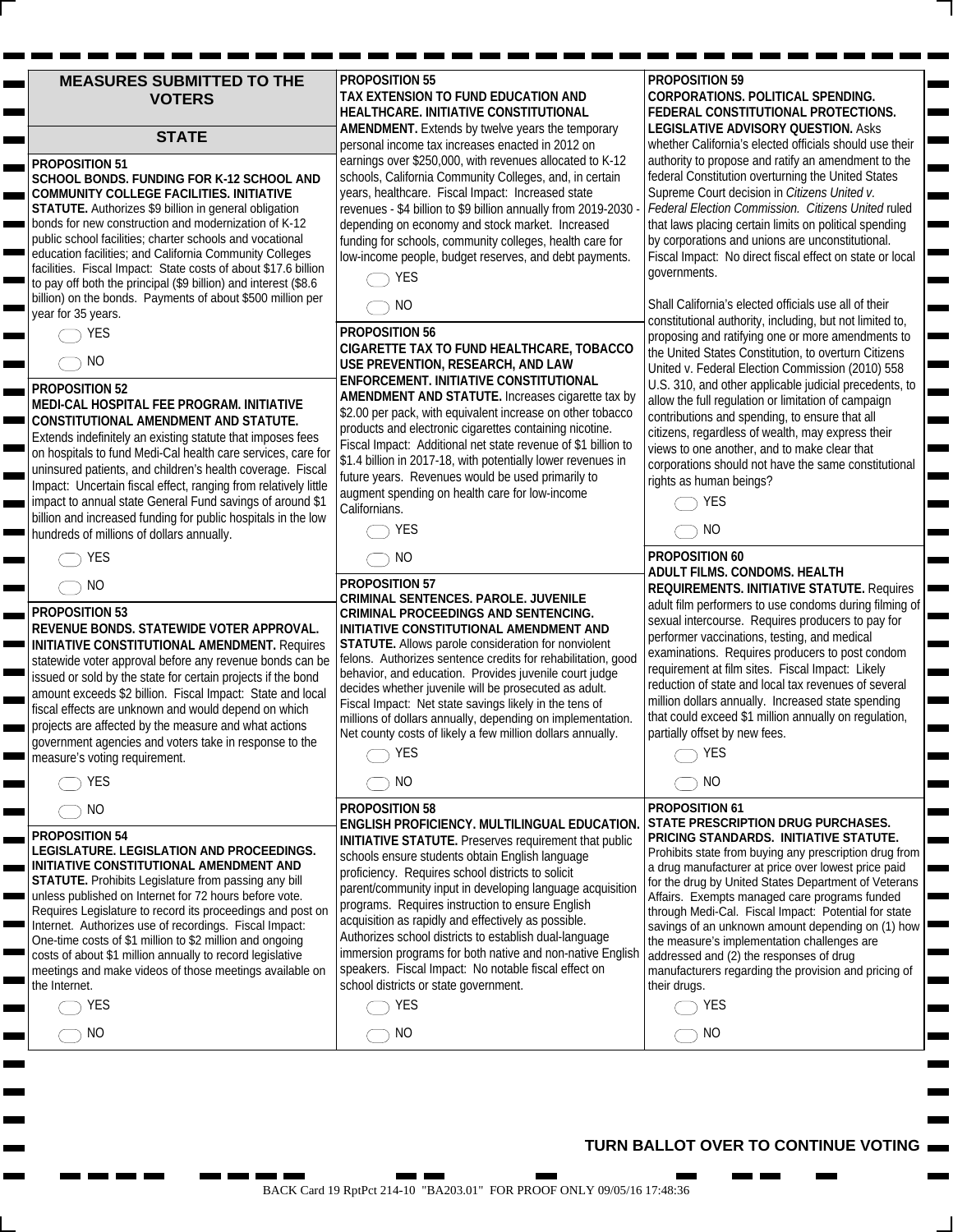# $\bigcirc$  YES  $\bigcirc$  NO FRONT Card 11 RptPct 121-10 "TM101.01" FOR PROOF ONLY 09/05/16 17:48:21

### **OFFICIAL BALLOT NOVEMBER 8, 2016 CONSOLIDATED GENERAL ELECTION SAN LUIS OBISPO COUNTY, CALIFORNIA**

 $\bigcirc$  yes  $\bigcirc$  NO

**PROPOSITION 66**

 $\bigcap$  YES  $\bigcirc$  NO

**PROPOSITION 67**

of dollars annually.

#### **INSTRUCTIONS TO VOTERS:**

#### To vote, fill in the oval like this:  $\bullet\bullet\bullet$  Vote both sides of the card.

To vote for the candidate of your choice, fill in the OVAL next to the candidate's name. Do not vote for more than the number of candidates allowed (e.g. Vote for no more than Two). To vote for a qualified write-in candidate, write in the candidate's full name on the Write-In line and fill in the OVAL next to it. To vote on a measure, fill in the OVAL next to the word "Yes" or the word "No". If you tear, deface or wrongly mark this ballot, return it to the Elections Official and get another.

> fund to support specified environmental projects. Fiscal Impact: Potential state revenue of several tens of millions of dollars annually under certain circumstances, with the monies used to support certain environmental programs.

**DEATH PENALTY. PROCEDURES. INITIATIVE STATUTE.** Changes procedures governing state court challenges to death sentences. Designates superior court for initial petitions and limits successive petitions. Requires appointed attorneys who take noncapital appeals to accept death penalty appeals. Exempts prison officials from existing regulation process for developing execution methods. Fiscal Impact: Unknown ongoing impact on state court costs for processing legal challenges to death sentences. Potential prison savings in the tens of millions

**BAN ON SINGLE-USE PLASTIC BAGS. REFERENDUM.**  A "Yes" vote approves, and a "No" vote rejects, a statute that prohibits grocery and other stores from providing customers single-use plastic or paper carryout bags but permits sale of recycled paper bags and reusable bags. Fiscal Impact: Relatively small fiscal effects on state and local governments, including a minor increase in state administrative costs and possible minor local government savings from reduced litter and waste management costs.

#### **MEASURES SUBMITTED TO THE VOTERS STATE PROPOSITION 65 CARRYOUT BAGS. CHARGES. INITIATIVE STATUTE.**  Redirects money collected by grocery and certain other retail stores through mandated sale of carryout bags. Requires stores to deposit bag sale proceeds into a special

#### **PROPOSITION 62**

**DEATH PENALTY. INITIATIVE STATUTE.** Repeals death penalty and replaces it with life imprisonment without possibility of parole. Applies retroactively to existing death sentences. Increases the portion of life inmates' wages that may be applied to victim restitution. Fiscal Impact: Net ongoing reduction in state and county criminal justice costs of around \$150 million annually within a few years, although the impact could vary by tens of millions of dollars depending on various factors.

|--|--|--|--|

 $\bigcirc$  NO

#### **PROPOSITION 63**

#### **FIREARMS. AMMUNITION SALES. INITIATIVE**

**STATUTE.** Requires background check and Department of Justice authorization to purchase ammunition. Prohibits possession of large-capacity ammunition magazines. Establishes procedures for enforcing laws prohibiting firearm possession by specified persons. Requires Department of Justice's participation in federal National Instant Criminal Background Check System. Fiscal Impact: Increased state and local court and law enforcement costs, potentially in the tens of millions of dollars annually, related to a new court process for removing firearms from prohibited persons after they are convicted.

 $\bigcirc$  NO

#### **PROPOSITION 64**

#### **MARIJUANA LEGALIZATION. INITIATIVE STATUTE.**

Legalizes marijuana under state law, for use by adults 21 or older. Imposes state taxes on sales and cultivation. Provides for industry licensing and establishes standards for marijuana products. Allows local regulation and taxation. Fiscal Impact: Additional tax revenues ranging from high hundreds of millions of dollars to over \$1 billion annually, mostly dedicated to specific purposes. Reduced criminal justice costs of tens of millions of dollars annually.

m. **The Company** 

 $\bigcirc$  NO

**MEASURE J-16** To improve our region's transportation system by: Fixing potholes, repaving local streets, relieving traffic congestion; Improving street, highway and bridge safety; Making bike and transit improvements within and between communities; Increasing senior, veterans, disabled and student transit; and Providing **EXECUTE:**<br>
The candidate's full navord "Yes" or the word "New Yes" or the word "New Yes" or the word "Prepaying local strects, relieving stresh, relieving size the proving street, highway and bridge and transit improvemen

E

**COUNTY**

safe routes to school. Shall San Luis Obispo County voters enact a half cent transportation sales tax, providing \$25,000,000 annually for nine (9) years, requiring independent citizens' oversight, where all funds stay local and cannot be taken by the State?

**END OF BALLOT** 

man ma

| FS      |
|---------|
| ٨I<br>t |

# **BT 35B**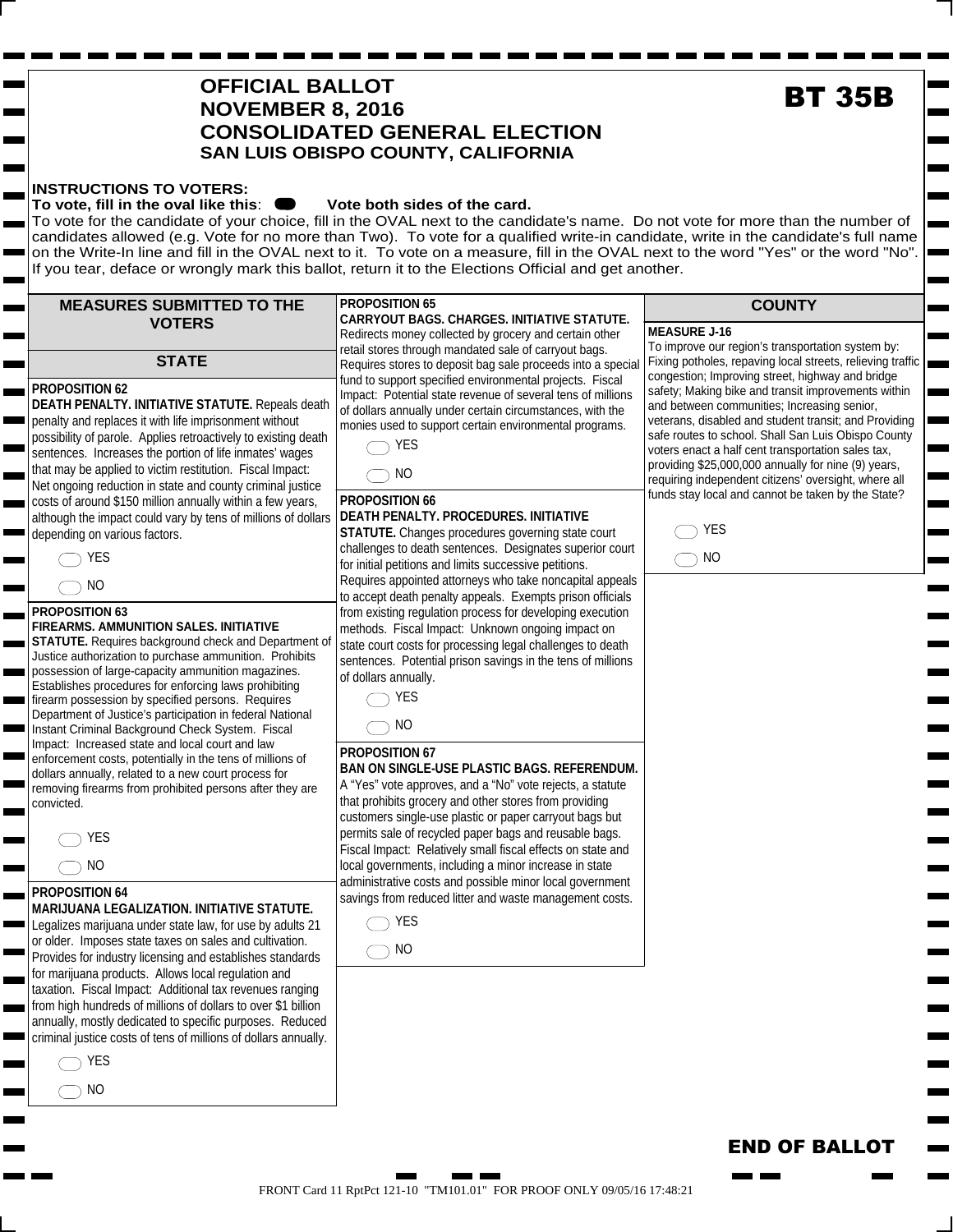**035**



# **County of San Luis Obispo**

Consolidated General Election Tuesday, November 8, 2016

# VBM Voter Information Guide

- Your **OFFICIAL BALLOT** along with this Voter Information Guide are contained in this Vote-By-Mail (VBM) packet because you either applied for **PERMANENT VBM STATUS** or you reside in a **VBM PRECINCT**.
- **This will be the only official mailing from the County.** There is no sample ballot in this booklet since your **OFFICIAL BALLOT** is included. If you desire a copy of the ballot for your use, you can view or download one from the Clerk-Recorder's website or contact us and one will be sent to you.
- x **The deadline for return of Vote By Mail ballots is 8:00pm, Tuesday, November 8, 2016.** Mailed ballots must be postmarked on or before Election Day and be received in the Clerk-Recorder's office no later than three days after Election Day to be counted. Please be sure to affix sufficient postage for mailing, currently **\$0.47**.
- On Election Day you may return your ballot to any polling place, including our offices, in San Luis Obispo County between 7:00am and 8:00pm. Polling places for this election are listed in this booklet.
- x **Spoiled Ballot?** If you make a mistake, tear or deface any portion of your ballot, replace the spoiled ballot in the I.D. Return Envelope and follow the instructions on the envelope to receive another ballot.
- x Contact the **Clerk-Recorder** by phone at 781-5228 or via email at elections@co.slo.ca.us with any questions.

# www.slovote.com Follow us:



FACEBOOK.COM/SLOCOUNTYCLERKREC TWITTER.COM/SLOCOUNTYCLERK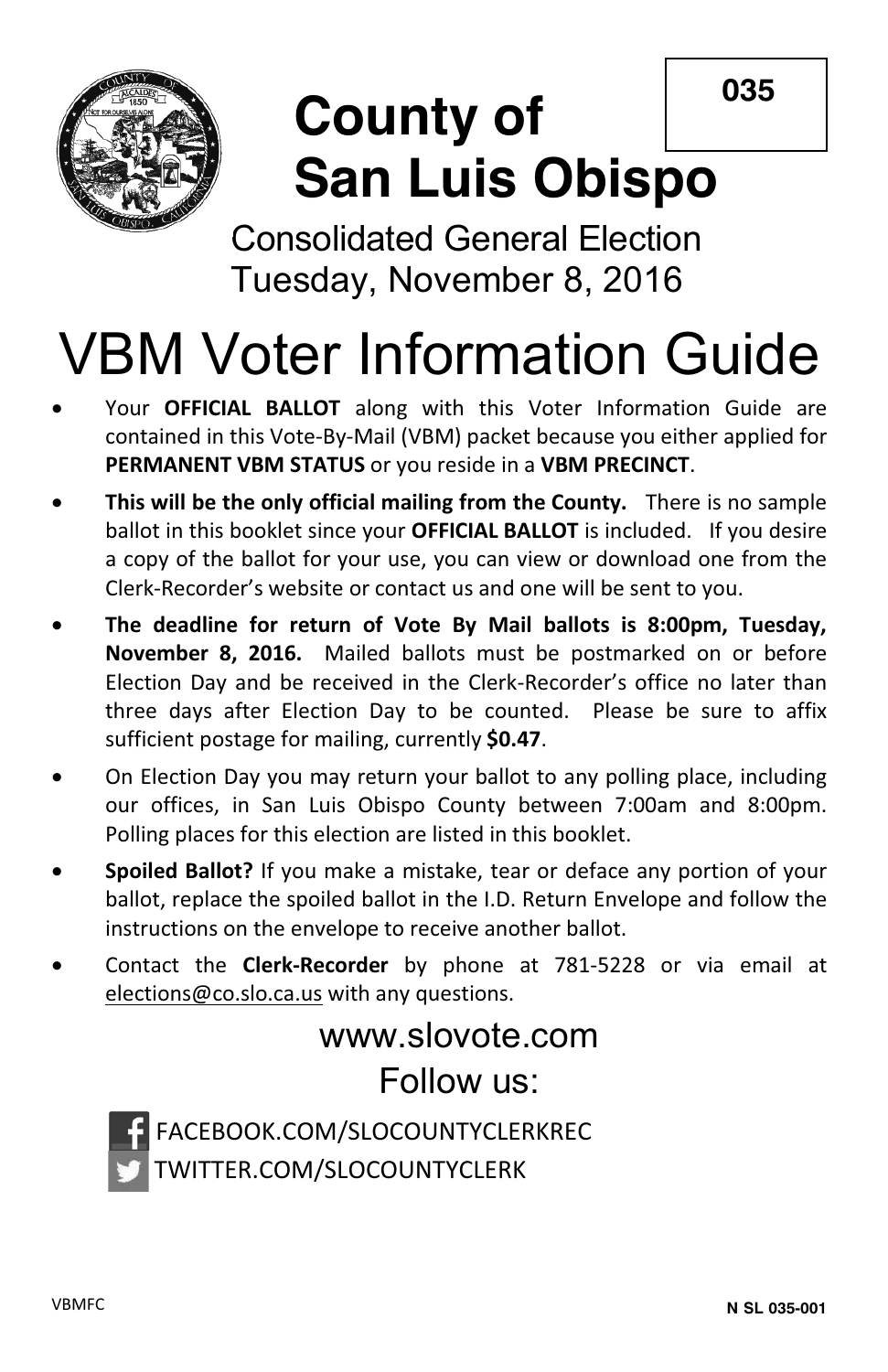# **VOTE BY MAIL INSTRUCTIONS TO VOTERS**

**Use any black or blue colored pen or pencil to mark your ballot. Follow the "Instructions To Voters" on your OFFICIAL BALLOT to vote on the candidates and measures of your choice.** 

# **WHEN YOU HAVE FINISHED VOTING:**

1. Tear off the stub, fold the ballot, seal it in the I.D. Return Envelope, read Declaration of Voter and sign your name in the space provided your signature must look similar to the original signature on your Affidavit of Registration - **DO NOT PRINT YOUR NAME**.

2. If you are unable to sign, you may mark an "X" and have it witnessed by one other person. No one else may sign for you. New legislation allows the use of a signature stamp if it was used on your Affidavit of Registration. Contact the Clerk-Recorder Office for more information.

3. Write your residence address as registered **(not mailing address)** and the date on the lines provided.

4. Affix sufficient first class postage and mail your ballot by **Tuesday, November 1, 2016**, or sooner, to ensure that it arrives by Election Day – **November 8, 2016**. The Postal Service recommends that voters mail ballots one week before the due date to account for any unforeseen events or weather issues and to allow for timely receipt and processing by election officials.

You may also return your ballot in person to the County Clerk-Recorder's Office, 1055 Monterey Street, #D120, San Luis Obispo (8am to 5pm, Monday - Friday) or to our North County Office at 6555 Capistrano Avenue, 2nd Floor, Atascadero (7:30am to 4pm, Monday – Friday). On Election Day, the ballot can be returned to any polling place in the County.

You may vote and return your ballot as soon as you receive it - you do not have to wait until Election Day. However, be aware that once your voted ballot is returned to the Elections Office, either in person or by mail, it is considered **"in the ballot box"** and may not be retrieved.

**Unable to return your ballot?** A voter who is unable to return his/her ballot may designate his/her spouse, child, parent, grandparent, grandchild, sibling or a person residing in the same household as the voter to return the ballot to the Clerk-Recorder or any Election Day polling place in San Luis Obispo County.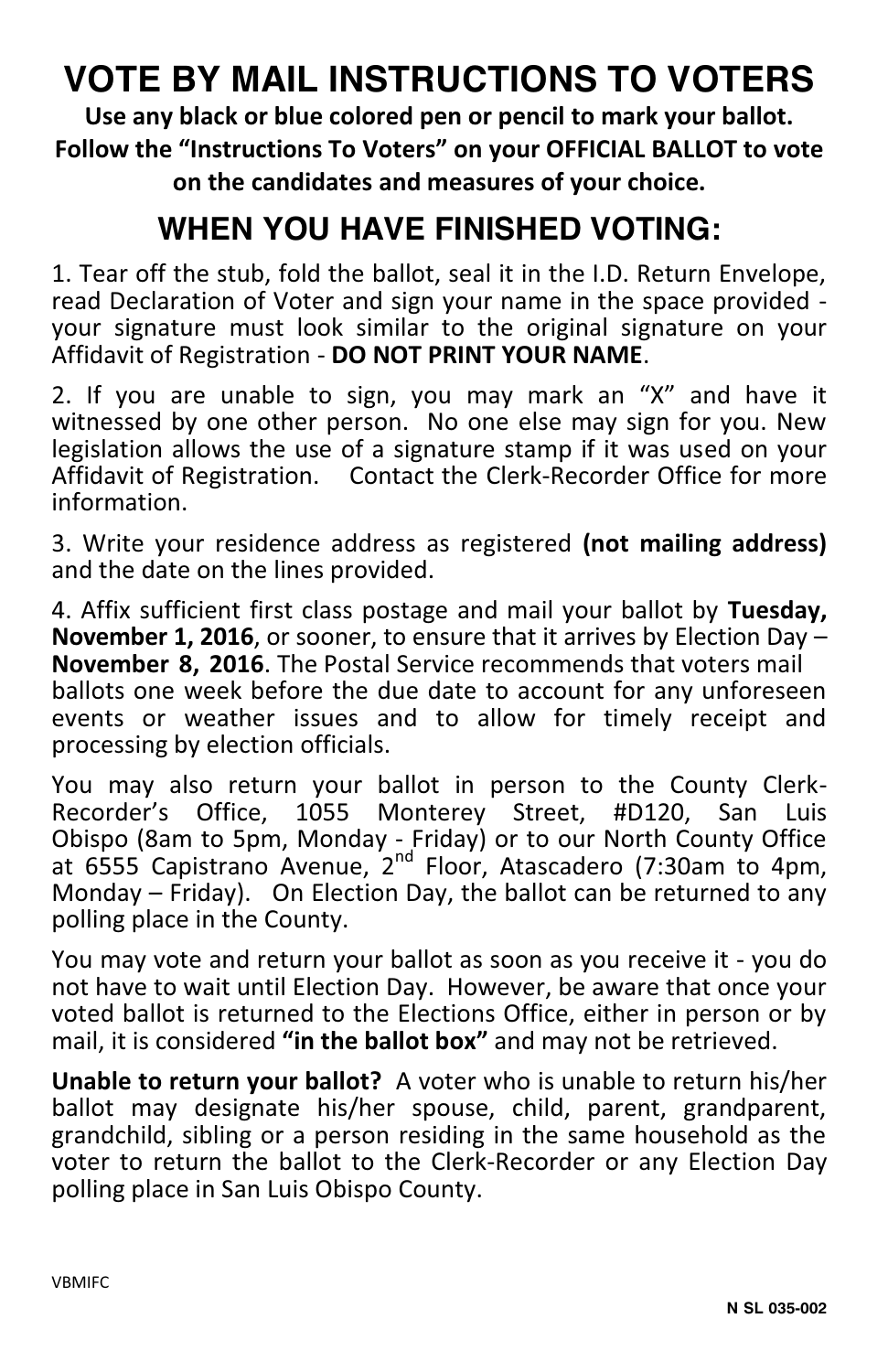# **WHAT'S NEW FOR THIS ELECTION**

# **Presidential Contest is "Party-Nominated"**

- The candidates nominated by each political party are on the ballot.
- The party nominating the candidates is listed with the candidates' names. A candidate may be nominated by more than one party.
- You can write-in a candidate for President and Vice President.

## **Top Two "Voter-Nominated" Contests**

- Applies to U.S. Senate, U.S. Congressional, Statewide and State legislative offices.
- Only the two candidates who receive the highest number of votes cast in the Primary election are on the ballot for the General election.
- Write-in candidates are not allowed for these contests during the General election.
- The rules for **Non-Partisan** contests (i.e. counties, cities, school and special districts) did not change.

# **Party Preference & Political Party Endorsement**

- The political party preference, or no party preference, as indicated on the candidate's voter registration is listed next to or below the candidate's name on the ballot.
- The party designation shown is for the information of the voters only. It is not an endorsement by the party designated.

Parties may provide a list of candidates who have received the official endorsement of the party for printing in this booklet.

#### **PARTY ENDORSEMENTS FOR THE NOVEMBER 8, 2016 ELECTION**

| Party      | <b>Contests</b>                       | Candidate                   |
|------------|---------------------------------------|-----------------------------|
|            | U.S. Representative, 24 <sup>th</sup> | <b>Justin Donald Fareed</b> |
| Republican | State Senate, 17th                    | Palmer Kain                 |
|            | State Assembly, 35th                  | Jordan Cunningham           |
|            | <b>United States Senate</b>           | Kamala D. Harris            |
| Democratic | U.S. Representative, 24th             | Salud Carbajal              |
|            | State Senate, 17th                    | <b>Bill Monning</b>         |
|            | State Assembly, 35th                  | Dawn Ortiz-Legg             |

**\*** The order of parties follows the Randomized Alphabet Drawing conducted by the County.

\* Note: Not all political parties provided endorsements for Top Two "Voter-Nominated" Contests.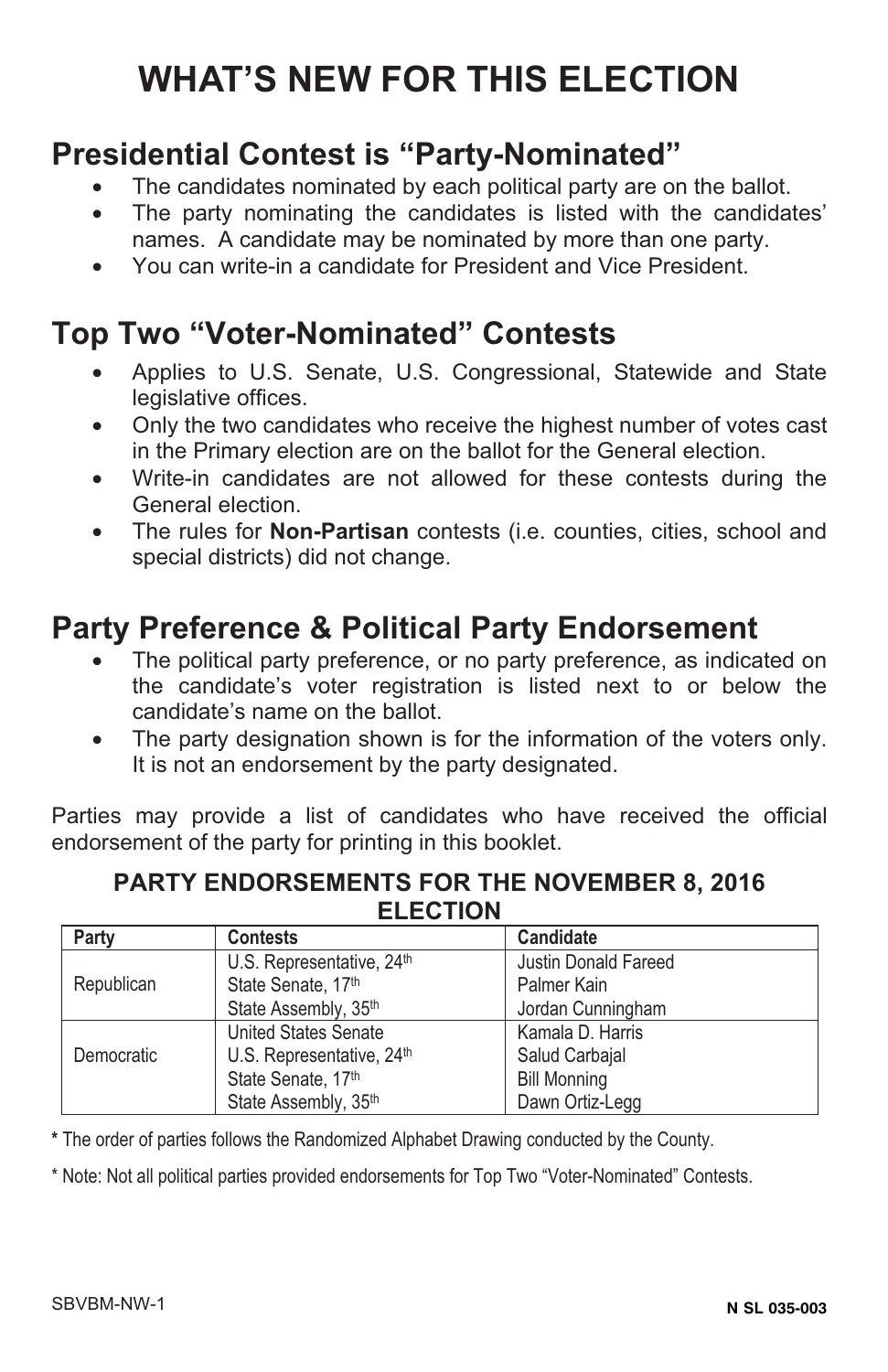# **VOTER'S PAMPHLET INFORMATION SECTION**

The Following Pages Contain Voter Information Applicable to your Ballot Which May Include Any/All of the Following Items:

- Candidates' Statements
- Ballot Measures \*
- Impartial Analyses
- x Arguments and Rebuttals In Favor and Against Ballot Measures

\*Measure J-16 is not included in this booklet. Please refer to the supplemental voter information pamphlet, which is a separate mailing, for information concerning Measure J-16.

This pamphlet section may not contain a statement for each candidate. A complete list of candidates appears on your Ballot/Sample Ballot. Each candidate's statement in this pamphlet is volunteered by the candidate and is printed at his or her expense. Each candidate's statement is printed in uniform format as submitted by the candidate.

Please note that all the statements printed in Spanish, at the candidates' request, follow the English statements for that same contest.

Arguments in support of or in opposition to the proposed laws are the opinions of the authors

# **Campaign Finance Reform**

Among all state legislative candidates appearing on the ballot in San Luis Obispo County, only the candidates listed below have pledged to abide by campaign spending limits as specified in the California Government Code. Candidates agreeing to the campaign spending limits also have the opportunity to have a Statement of Qualifications printed in the local Voter Information Guide, at their own expense.

> 35<sup>th</sup> Assembly District Candidate Jordan Cunningham

17<sup>th</sup> Senate District Candidates Bill Monning Palmer Kain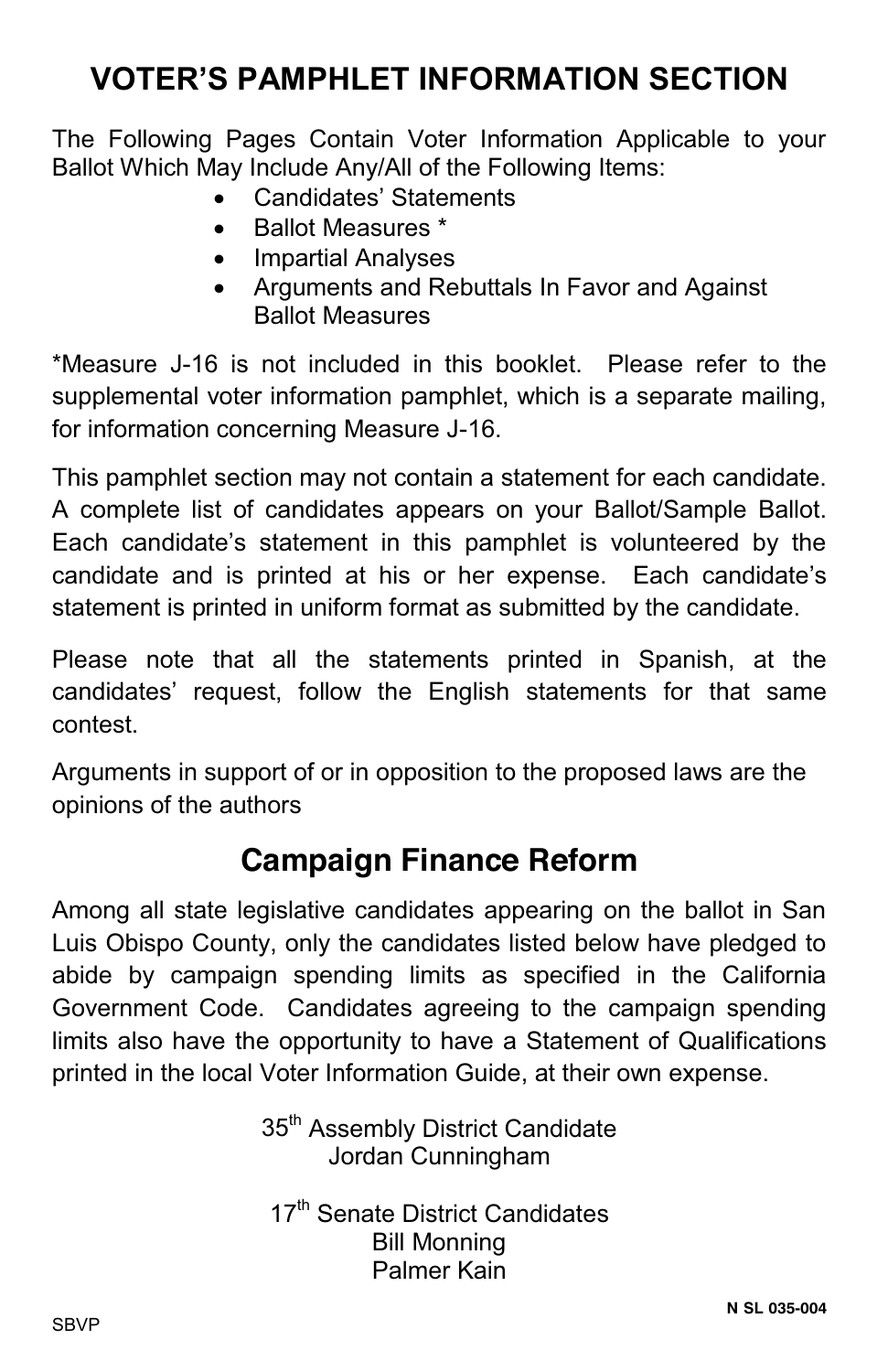#### **STATEMENT OF CANDIDATE FOR U.S. REPRESENTATIVE, 24TH CONGRESSIONAL DISTRICT**

#### **SALUD CARBAJAL**

**Occupation:** Member, Santa Barbara County Board of Supervisors

**Education and Qualifications:** I'm Salud Carbajal. I'm a proud husband, father, and Marine Corps veteran. I was the first in my family to graduate from a university, working two jobs to pay for my education at UCSB. I know what it's like to struggle, and I'm committed to making sure other families have the same opportunities I had to get ahead.

For the last 12 years as a Santa Barbara County Supervisor, I've strived to represent our Central Coast values. I'm proud to have earned endorsements from Planned Parenthood and the Sierra Club for standing up for women's reproductive rights, fighting for marriage equality, and protecting our environment.

I've worked with my Democratic and Republican colleagues to expand health insurance to 14,000 county children; invested in widening Highway 101 and other roads projects to reduce congestion; and protected funding for public safety to keep our communities safe, even during tough economic times. We've done that while using your tax dollars wisely--balancing the budget every year, building up the largest rainy day fund in County history, and earning the highest bond rating in the state.

In Congress, I'll bring that same bipartisan spirit to tackling big issues: bringing down the cost of college; protecting our environment; creating new jobs by supporting small businesses and renewable energy; defeating ISIS; passing comprehensive immigration reform; reducing gun violence; and standing up for women's rights and health care access.

For more information about our campaign, please visit SaludCarbajal.com. I hope to earn your support on November 8<sup>th</sup>. Thank you.

#### **STATEMENT OF CANDIDATE FOR U.S. REPRESENTATIVE, 24TH CONGRESSIONAL DISTRICT**

#### **JUSTIN FAREED**

**Occupation:** Vice President of Local Small Business, Third Generation Cattle Rancher

**Education and Qualifications:** I'm running for Congress to get it working again for the American people, to bring true representation for the Central Coast to Washington, and to solve long-range issues that will affect this and future generations with new leadership and 21st century solutions.

Born and raised on the Central Coast, I attended Santa Barbara High School and continued my education at UCLA. After playing and coaching football at my alma mater, I worked for a senior member of Congress where I led a staff delegation to the Syrian border in Turkey and saw firsthand the instability in the region, helped draft several bills, built consensus among members, and successfully moved things forward.

A third generation California cattle rancher and Vice President of my family's manufacturing and distribution small business, I understand the burdensome taxes and regulations coming out of Washington, and the implications it has on businesses, our agricultural community and job opportunities along the Central Coast. I've seen the dysfunction, polarization and empty rhetoric coming out of Washington from my time spent on Capitol Hill and I know how to fix it.

As your representative, I'll work to reduce the out of control national debt and overregulation on Central Coast businesses, invest in infrastructure to bring long-range solutions to California's water crisis, improve our education, ensure economic stability and local job opportunities for generations to come, and advocate for a concerted approach to our national security in order to provide a better way forward for all Americans. Learn more: www.justinfareed.com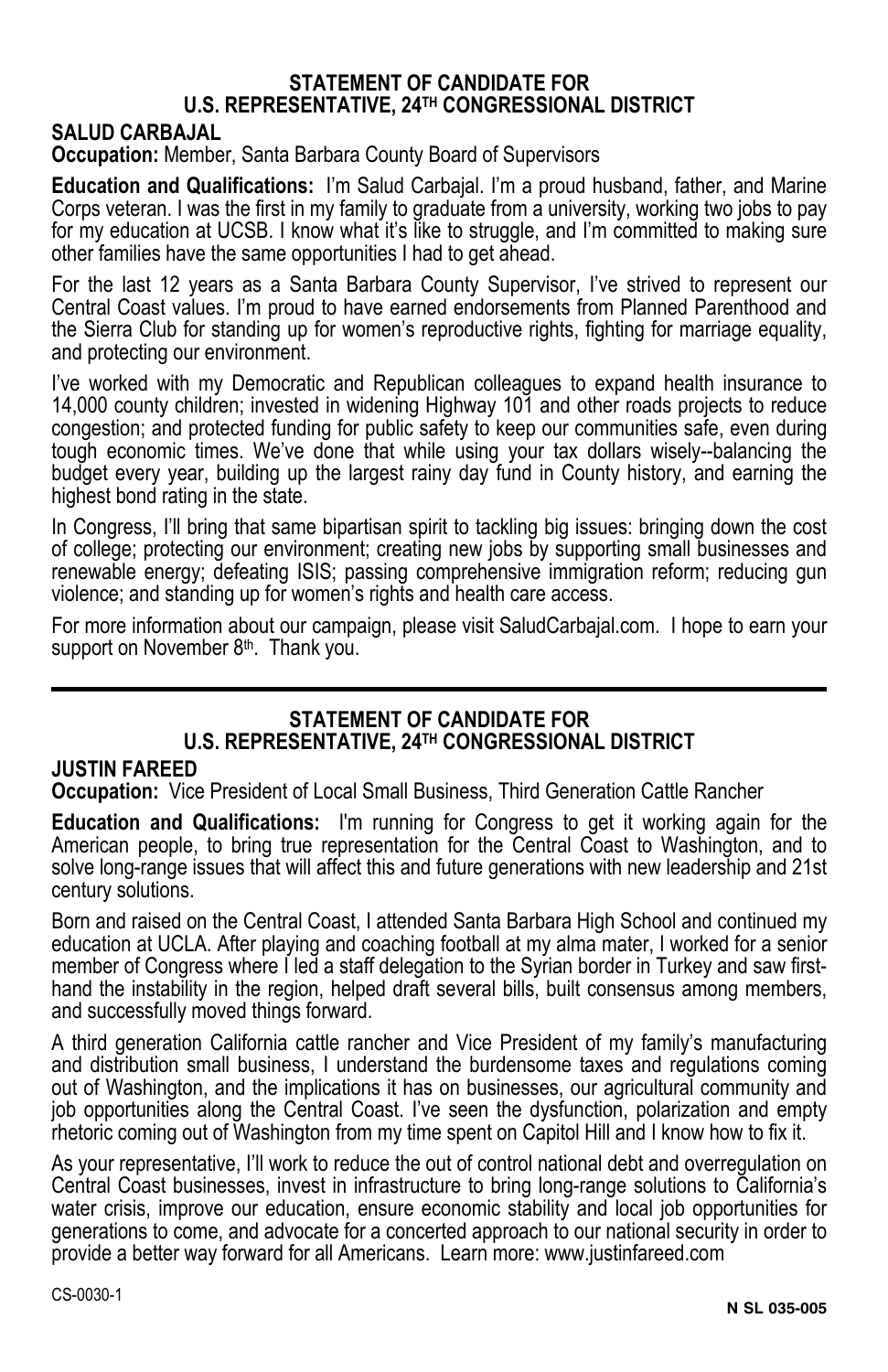#### **DECLARACIÓN DEL CANDIDATO A DIPUTADO DE EE. UU., 24.º DISTRITO DEL CONGRESO**

#### **SALUD CARBAJAL**

**Ocupación:** Miembro, Junta de Supervisores del Condado de Santa Barbara

**Educación y competencias:** Soy Salud Carbajal. Soy un orgulloso esposo, padre de familia y veterano del Cuerpo de Marines. Fui el primero de mi familia en graduarme de una universidad mientras trabajaba en dos empleos para pagar mi educación en la UCSB. Sé lo que es tener que luchar y estoy comprometido para que otras familias tengan las mismas oportunidades que tuve para salir adelante.

Durante los últimos 12 años como Supervisor del Condado de Santa Barbara, he luchado para representar nuestros valores de la Costa Central. Estoy orgulloso de haberme ganado los apoyos de Planned Parenthood y Sierra Club por luchar por los derechos reproductivos de las mujeres, luchar por el matrimonio igualitario y por proteger el medio ambiente.

He trabajado junto con mis colegas demócratas y republicanos para ampliar el seguro médico a 14,000 niños del condado; invertir en la ampliación de la Autopista 101 y otros proyectos de caminos para reducir la congestión; y he protegido el financiamiento para la seguridad pública para mantener nuestras comunidades seguras, incluso durante tiempos económicos difíciles. Lo hemos hecho mientras usamos sus dólares de impuestos con prudencia; equilibramos el presupuesto todos los años, creamos el fondo para días lluviosos más grande en la historia del condado y ganamos la calificación de bonos más alta en el estado.

En el Congreso, llevaré ese mismo espíritu bipartidista para afrontar los problemas graves: reducir el costo de la universidad; proteger nuestro medio ambiente; crear nuevos empleos al apoyar a los pequeños negocios y la energía renovable; vencer a ISIS; pasar una reforma migratoria integral; reducir la violencia relacionada con las armas y luchar por los derechos de las mujeres y el acceso a la atención médica.

Para más información sobre nuestra campaña, visite SaludCarbajal.com. Espero ganar su apoyo el 8 de noviembre. Gracias.

#### **DECLARACIÓN DEL CANDIDATO A DIPUTADO DE EE. UU., 24.º DISTRITO DEL CONGRESO**

#### **JUSTIN FAREED**

**Ocupación:** Vicepresidente de empresa local pequeña, Ganadero de tercera generación

**Educación y competencias:** Me postulé al Congreso para hacerlo trabajar de nuevo para los americanos, para llevar una representación verdadera de la Costa Central a Washington y para resolver los problemas a largo plazo que afectarán a esta generación y a las generaciones futuras con liderazgo nuevo y soluciones del siglo 21.

Nací y crecí en la Costa Central, asistí a la Escuela Secundaria de Santa Barbara y continué mi educación en la UCLA. Después de jugar y ser entrenador del equipo de futbol americano en mi alma mater, trabajé para un alto miembro del Congreso donde dirigí la delegación del personal a la frontera siria en Turquía y fui testigo de primera mano de la inestabilidad de la región, ayudé a preparar varias propuestas de ley, construí consensos entre los miembros y llevamos con éxito las cosas hacia adelante.

Como ganadero de tercera generación en California y Vicepresidente del negocio familiar de manufactura y distribución, entiendo sobre los impuestos y regulaciones agobiantes que provienen de Washington y las implicaciones que tienen en los negocios, nuestra comunidad de agricultores y las oportunidades de empleo en toda la Costa Centra. He visto la disfunción, polarización y retórica vacía que viene de Washington por el tiempo que pase en Capitolio y sé cómo arreglarlas.

Como su representante, trabajaré para reducir la deuda nacional que esta fuera de control y la sobreregulación a los negocios de la Costa Central, invertir en infraestructura para traer soluciones de largo plazo para la crisis de agua en California, mejorar nuestra educación, garantizar la estabilidad económica y las oportunidades de empleos locales para las generaciones por venir e impulsaré un enfoque coordinado para nuestra seguridad nacional para proporcionar un mejor camino para avanzar para todos los americanos. Para obtener más información: www.justinfareed.com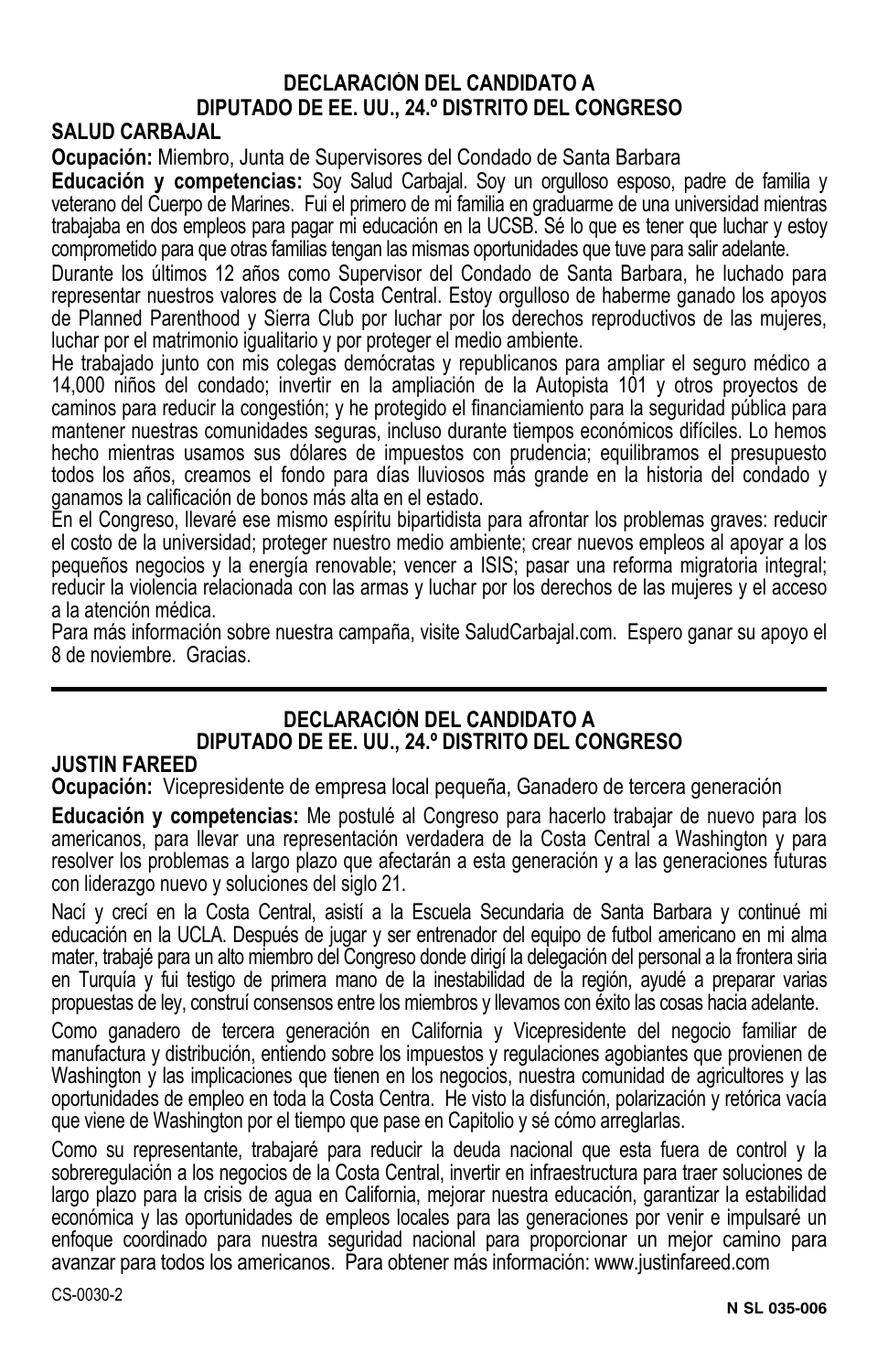#### **STATEMENT OF CANDIDATE FOR STATE SENATOR, 17TH DISTRICT**

#### **BILL MONNING Age: 65 Occupation: CA State Senator**

**Education and Qualifications:** Eight years ago, you sent me to Sacramento to make a difference, and I am proud of what we have been able to accomplish together. Since joining the State Legislature, I've authored over 80 bills signed into law by the Governor, including the ground-breaking End of Life Options Act to give terminally ill patients a compassionate way to take control of their own lives – subject to strict guidelines.

After years of hard work with many key partners, the new California Central Coast Veterans Cemetery is scheduled to open this fall. My legislation in Sacramento and ability to secure funding helped break the logjam to honor those who served our nation with a final resting place, fulfilling a promise made over two decades ago.

In Sacramento, we've passed balanced, on-time budgets six years in a row and put the State's fiscal house in order. We've made great strides toward tackling our State's pension obligations while restoring critical funding to education, healthcare, and public safety. I've earned the highest ratings from the California Labor Federation, the California League of Conservation Voters, the Sierra Club, and the Consumer Federation of California.

While our economy has recovered since the Great Recession, we must continue to focus on creating jobs by strengthening the backbones of our local economy: agriculture, tourism, and our educational institutions.

That's why I'm asking you to send me to the State Senate for another term. Please visit www.billmonning.org. I'd be honored by your vote on November 8th. Thank you.

#### **STATEMENT OF CANDIDATE FOR STATE SENATOR, 17TH DISTRICT**

#### **PALMER KAIN** Age: 37

**Education and Qualifications:** During my service in the U.S. Army stationed overseas, I developed a powerful work ethic and was instilled with a deeper commitment to duty, honor and justice. I have built a strong track record as a capable manager of people, resources and logistics while proving myself as a leader who fosters unity and consensus to complete any mission he is chosen to lead. My mission as your next State Senator is to defend the freedom, rights, and quality of life of all citizens of the 17<sup>th</sup> District.

In more than twenty years of experience in local, state, and national politics, I have learned how to create tangible, positive change in a system that often suppresses it. For decades, our district and state have used short-term solutions for long-term problems. The consequences being a rise in crime, homelessness, unemployment, tax rates, public corruption and inequality. We cannot afford to be complacent anymore. Sacramento has no long-term sustainable action plans, I do.

Sacramento has chosen to serve the needs of special interest groups while neglecting the people of California. I will return the power back to the people, to usher in a new era of transparency, accountability, and community engagement in politics. There is a new day dawning in California. Visit palmerkain.org to see my vision and plan. Vote for Palmer Kain on November 8, and I promise to work hard in your best interest as your next State Senator. Let's shatter the status quo and transform California together.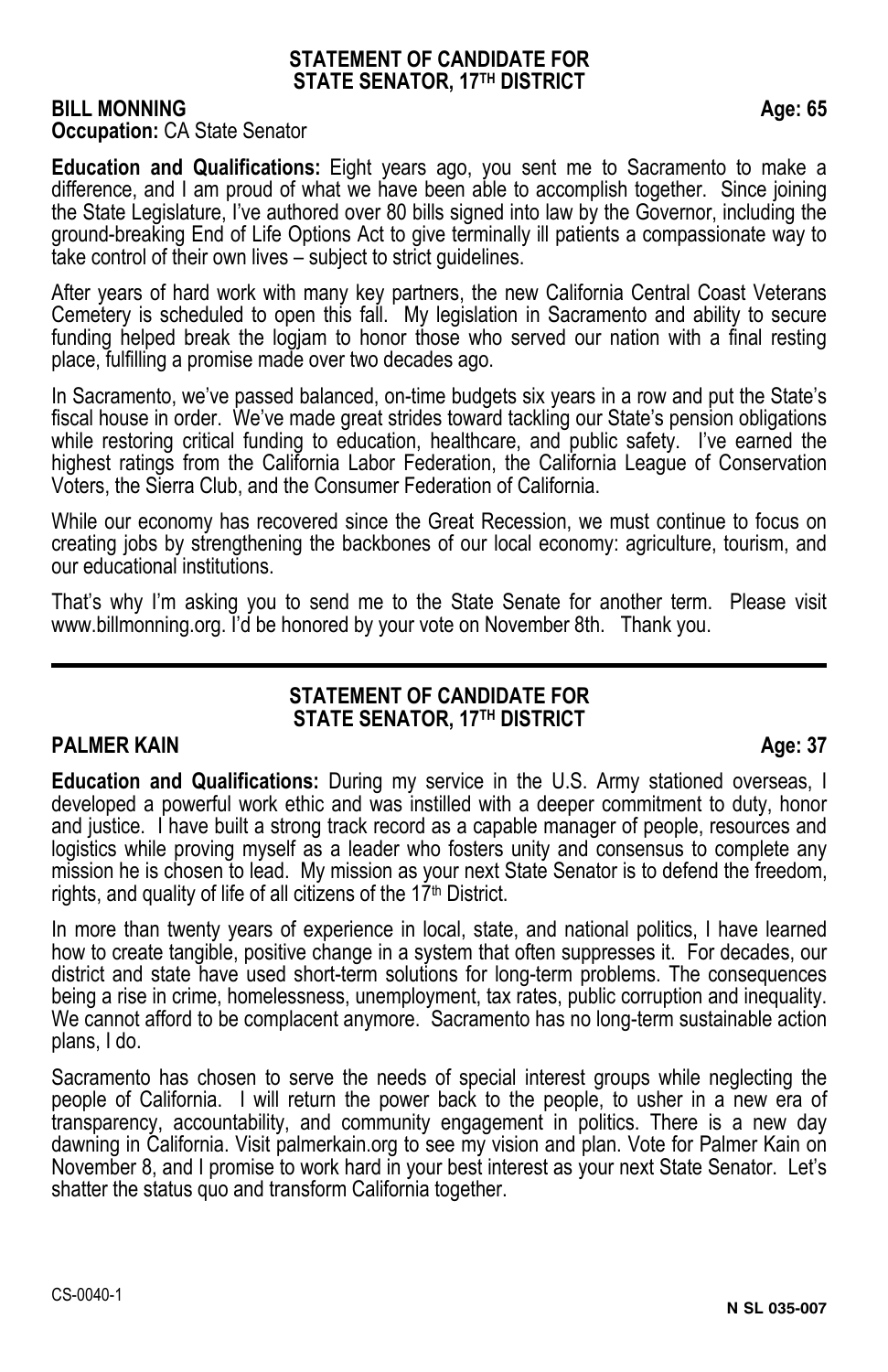#### **DECLARACIÓN DEL CANDIDATO A SENADOR ESTATAL, 17.º DISTRITO**

#### **BILL MONNING** Edad: 65

**Ocupación:** Senador por el Estado de CA

**Educación y competencias:** Hace ocho años, usted me envió a Sacramento para hacer una diferencia y estoy orgulloso de lo que hemos podido lograr juntos. Desde que me uní a la legislatura estatal, he sido el autor de más de 80 proyectos de ley que fueron promulgados por el Gobernador, incluida la Ley de Opciones al Término de Vida para darles a los pacientes terminales una forma compasiva para que tengan control sobre sus propias vidas - sujeto a pautas estrictas.

Después de años de trabajo arduo con muchos socios claves, está programada para el otoño la apertura del nuevo Cementerio para Veteranos de la Costa Central de California. Mi legislación en Sacramento y mi habilidad para asegurar financiamiento ayudaron a romper el bloqueo para honrar a aquellos que sirvieron a la nación con un lugar en el que pueden descansar finalmente, cumpliendo con la promesa que se hizo hace más de dos décadas.

En Sacramento, aprobamos presupuestos equilibrados y a tiempo por seis años consecutivos y pusimos en orden el sistema fiscal del Estado. Hemos hecho grandes avances para abordar las obligaciones de pensión del Estado mientras recuperamos el importante financiamiento a la educación, atención médica y seguridad pública. Me gané las mejores calificaciones de la Federación de Trabajo de California, la League of Conservation Voters de California, el Sierra Club y la Federación de Consumidores de California.

Aunque nuestra economía se ha recuperado desde la Gran Recesión, debemos seguir concentrándonos en crear empleos al fortalecer la columna vertebral de nuestra economía local: agricultura, turismo y las instituciones educativas.

Por eso, le pido que me envíe al Senado Estatal por otro periodo. Visite la página www.billmonning,org. Sería un honor tener su voto el 8 de noviembre. Gracias.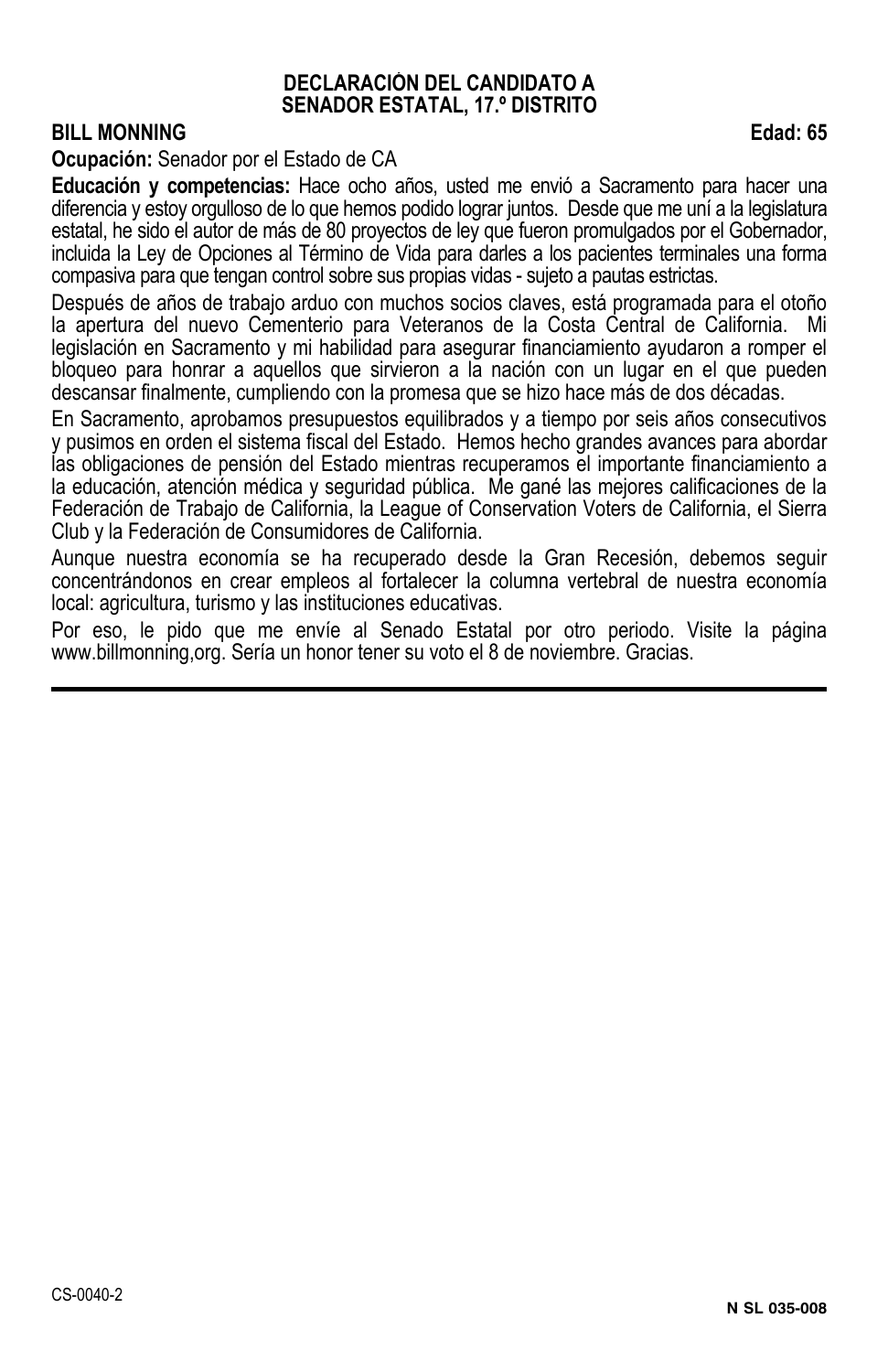#### **STATEMENT OF CANDIDATE FOR MEMBER OF THE STATE ASSEMBLY, 35th DISTRICT**

#### **JORDAN CUNNINGHAM**

**Occupation: Businessman, School Trustee** 

**Education and Qualifications:** It's no secret that Sacramento can do better. I am a policyoriented small businessman, a school trustee, and a former prosecutor. I am running to bring common sense back to our state government and make it work better for families on the Central Coast.

Each year, businesses leave California for more business-friendly states, taking good jobs with them. It's time to turn the tide. The California Small Business Association supports my vision for a growing economy. They know that I will use my experience as past President of the Central Coast Taxpayers Association to fight the tax increases and regulatory burdens that are costing us jobs.

Failed policies from Sacramento have endangered our neighborhoods. As a former prosecutor, I know what we need to make our community safer. District Attorney Dan Dow and Sheriff Ian Parkinson have endorsed me because of my dedication to public safety.

California's future workforce is a direct product of our education system. We must do everything we can to support our schools, and to make our public colleges affordable for working families. I have worked with students, parents, and teachers as a school trustee. This election cycle I am one of the only candidates in the state endorsed by both the California Teachers Association and the California Charter School Association because of my pragmatic vision for improving our schools.

I will be accountable to you, providing common-sense leadership and a voice for the Central Coast and our values. I hope to earn your vote.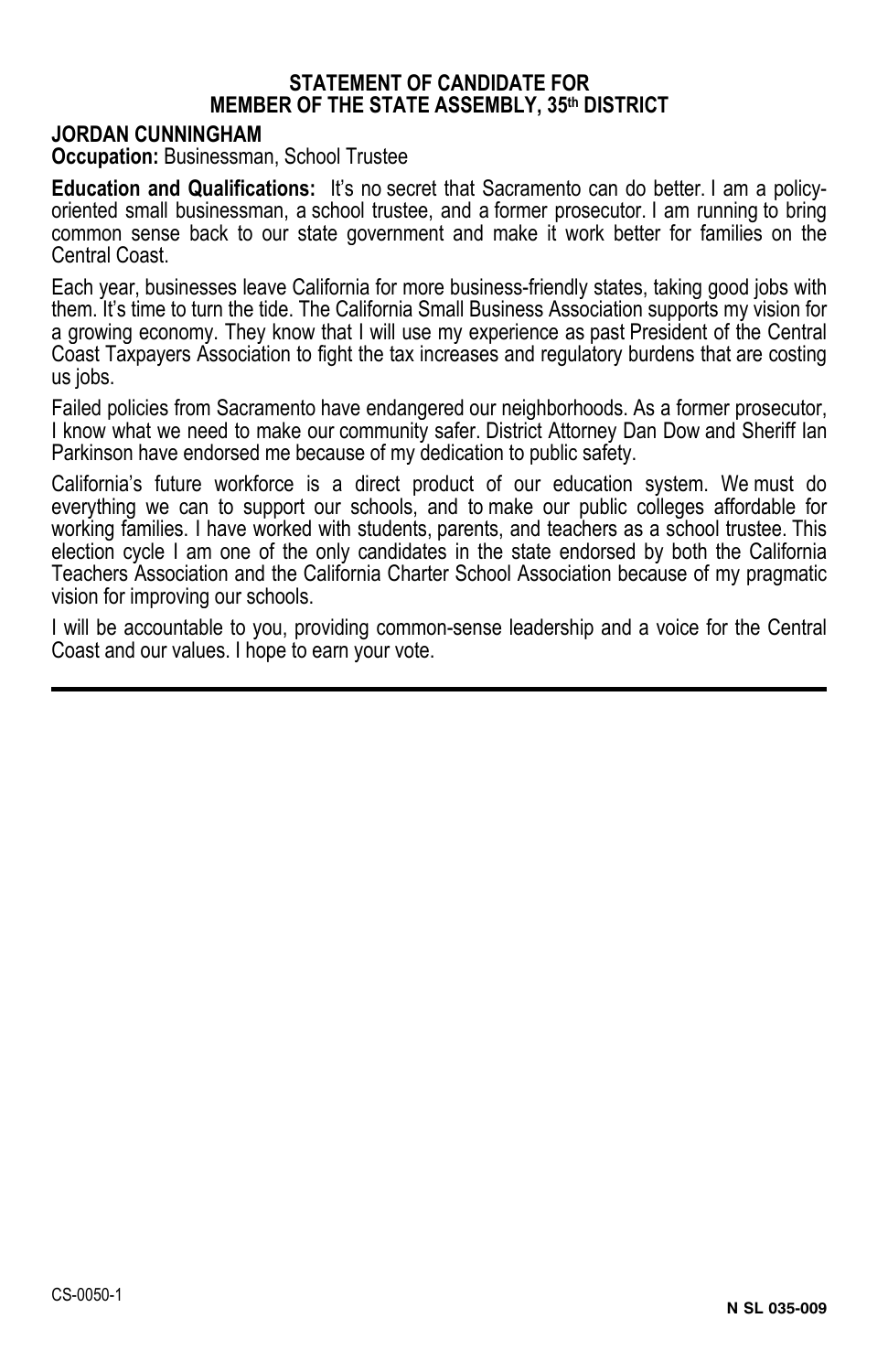#### **STATEMENT OF CANDIDATE FOR DIRECTOR Los Osos Community Services District**

#### **MARSHALL OCHYLSKI**

**Occupation:** Director, Los Osos Community Services District

**Education and Qualifications:** As a current Director, I have worked hard as your representative to restore your trust in the Los Osos CSD.

My record as a Director of the CSD, including 4 years as President of the CSD Board, is clear and unambiguous. I am proud of our accomplishments during my two terms in office.

I have worked diligently to restore the CSD's fiscal stability after spearheading the successful effort to resolve the CSD's bankruptcy. Our community's fire and emergency services remain, and will continue to remain, second to none. I am working hard, and will continue to work hard, to assure that we have a sustainable water supply to meet our future needs.

I want to continue my efforts, along with the other Directors and the members of our community, to create a positive working environment which fosters innovative solutions to our upcoming challenges. By working together, the CSD can continue to provide cost-effective services of the highest quality to all the residents of our community.

If you honor me with your vote, I pledge to continue bringing my personal commitment, experience, and accessibility to our CSD. Together, we will continue to make Los Osos a better place for all!

#### **STATEMENT OF CANDIDATE FOR DIRECTOR Los Osos Community Services District**

#### **JULIE TACKER**

**Occupation:** Enrichment Coordinator, Community Volunteer

**Education and Qualifications:** As a 45-year resident of Los Osos, I have proven myself as a leader and hardworking volunteer. It has been my honor to serve as a director on the LOCSD from 2004-2008 and as its Vice President in 2008. I continue to serve on the districts Emergency Services Advisory Committee and Parks & Recreation Committee. Additionally I serve on Los Osos Community Advisory Councils Land Use committee. Service to the community includes over 10 years on the PTA and as President of two School Site councils. I coordinated several fundraising efforts for families in need; raising over \$100,000.

Water is our community's most precious asset, providing safe drinking water at the lowest cost is critically important. I will shape the decisions made by the newly formed Basin Management Committee.

I have been an effective watchdog of local government in Los Osos and throughout SLO County. Most recently I identified anomalies in the districts accounting that led to sweeping changes in upper management at the district. My highest priority is the residents and ratepayers of Los Osos.

Experience will serve me well in conducting the business of the people.

A vote for Julie Tacker holds us all accountable.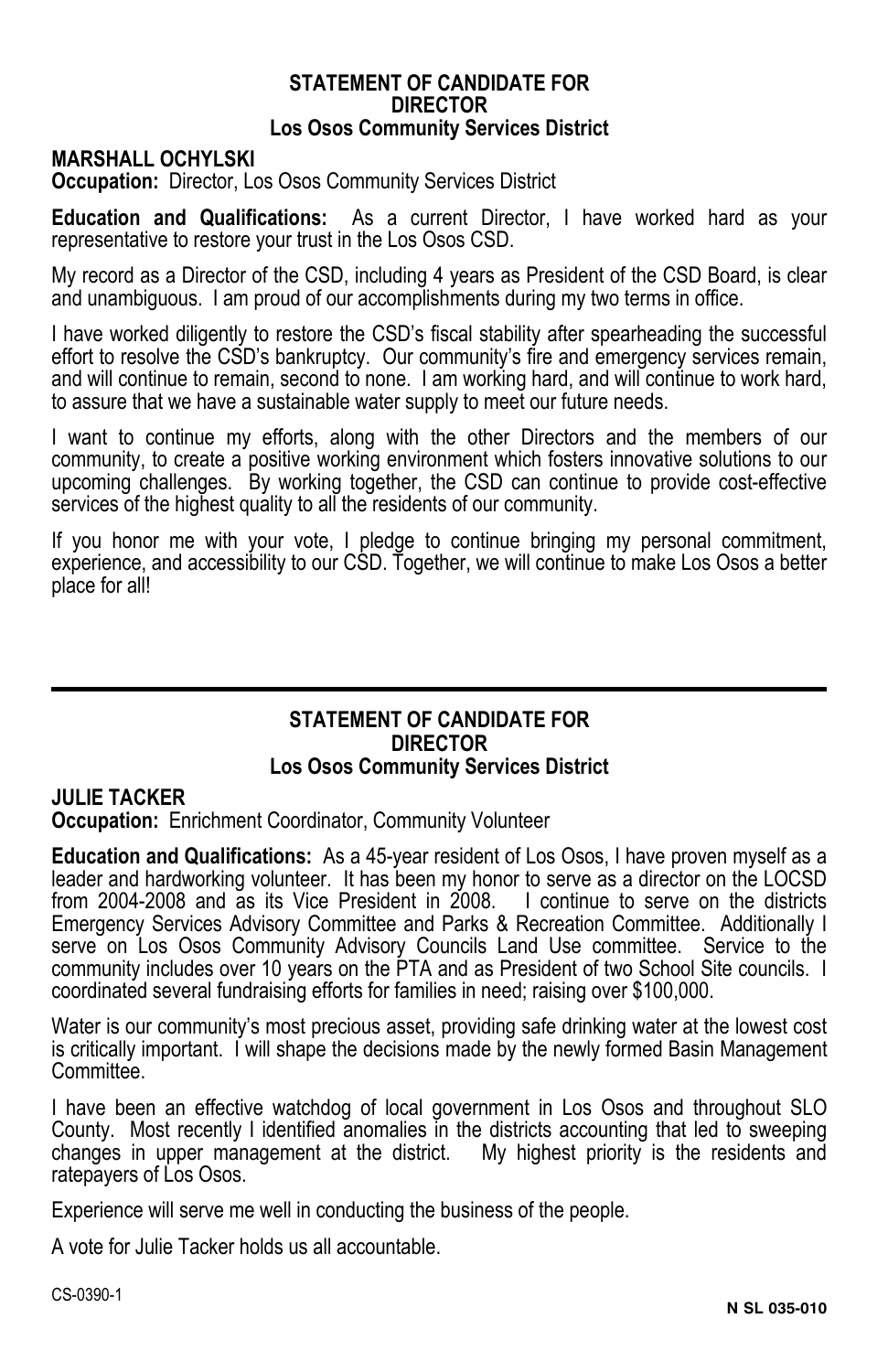#### **STATEMENT OF CANDIDATE FOR DIRECTOR Los Osos Community Services District**

**VICKI MILLEDGE Age: 70** 

#### **Occupation:** Business Consultant, Executive Coach, Collaborative Leadership

**Education and Qualifications:** I served as Chairperson of the Los Osos Community Advisory Council from June 2008 to May 2016. During that time LOCAC was instrumental in developing the Estero Bay Update; a plan that will guide our community into the future. My expertise is in consensus building. I specialize in collaborative communication and feedback skills. As a result, over the past seven years LOCAC has been able to increase public participation, accommodate diverging views, and bring community members to agreement on key issues. During my tenure on LOCAC I have become closely acquainted with Los Osos water issues (both fresh and wastewater) and other land use topics. I serve on the Community Services District Parks and Recreation Committee, and am now serving as Vice Chairperson of LOCAC.

Previously I served seven years at Apple Computer, where I worked with engineers, department heads, and directly for Steve Jobs as HR Manager for the original Macintosh team. As Senior Human Resources Manager for Staffing I managed a 25 person staff and an \$11 million budget.

 As a Director, I will continually strive to foster collaborative decision-making and civil discourse as practiced at LOCAC.

#### **STATEMENT OF CANDIDATE FOR DIRECTOR Los Osos Community Services District**

#### **STEVE BEST** Age: 65

**Occupation:** Green Energy Consultant, Retired Business Owner

**Education and Qualifications:** I have lived in Los Osos for twenty years with my wife of thirty-five years. Our son and his wife followed us to Los Osos three years ago after visiting us for years and realizing that Los Osos was where they wanted to raise our three grandsons. My expertise is in the design and engineering of Green HVAC technology. After owning a HVAC business in SLO for 10 years where I specialized in Geothermal systems, I am now a retired energy consultant assisting owners in achieving their NetZero goals by utilizing GeoExchange systems with Solar Thermal Energy. I was a consulting member of the California Energy Commission Collaborative on Geothermal systems from 1996-1998. I worked as a general contractor from 1978 to 1995. I attended Ohio State, Mesa College in San Diego and Cuesta College where I studied engineering and other sciences. My wife and I have a golden retriever who is very special to us. Our grandchildren and our dog are the reasons I am running for this office. Los Osos is a family and dog oriented community and I am dedicated to making Los Osos a safe and happy community for everyone's children and pets.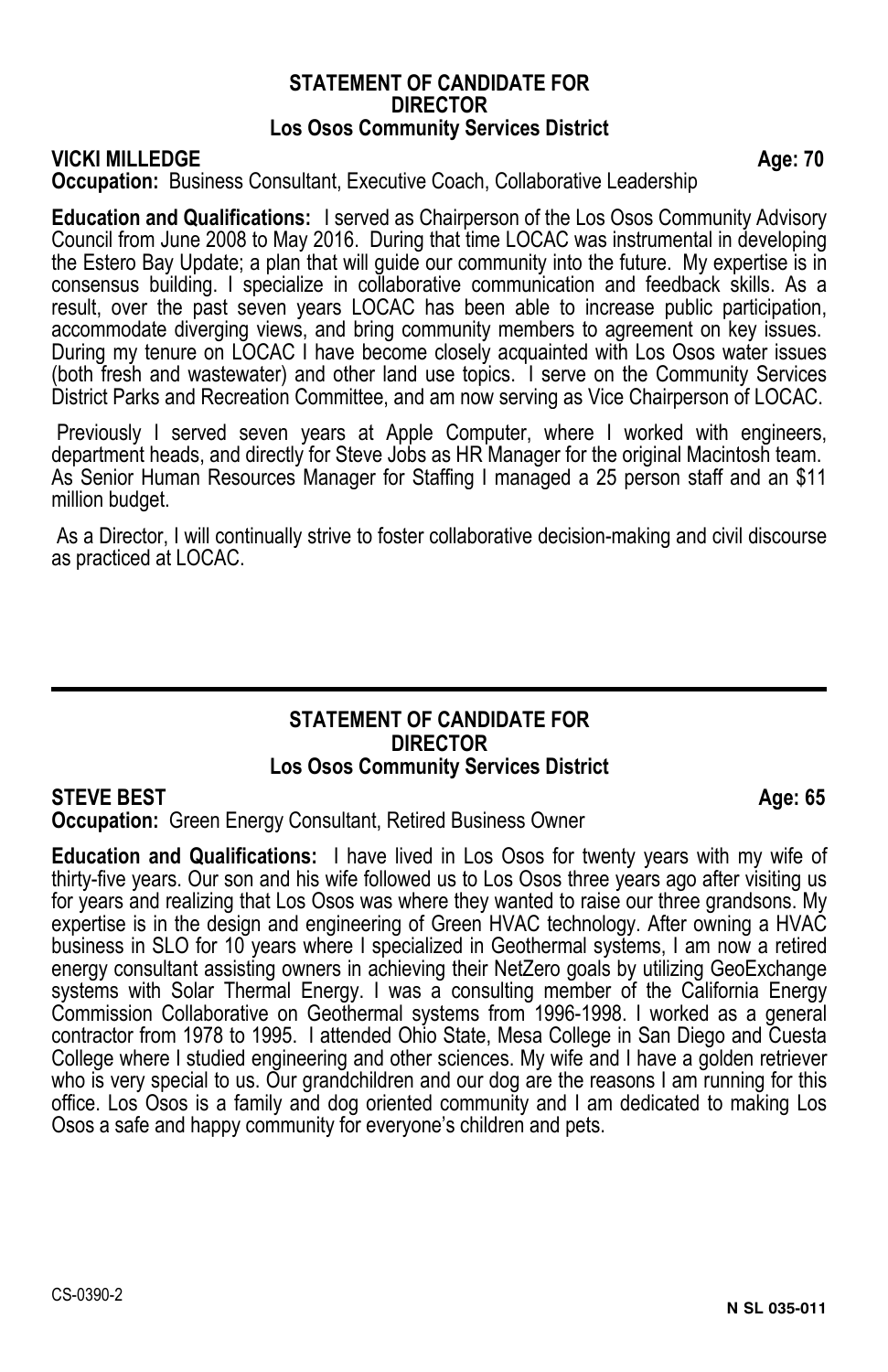

# **Visit Us On The Web**

# www.slovote.com

Voter Status Search

To see your voter status, enter the following information and click "Show status"

In order to maintain the privacy of the voter, the information provided must be an exact match to the voter registration on file with our office and all fields must be completed If you cannot view your voter status, please contact the Elections Office at 781-5228 and we will assist you

| Birth date (format: mm/dd/vvvv)                                                                      |         |
|------------------------------------------------------------------------------------------------------|---------|
| Last 4 digits of your California driver's license number (or the last 4 digits of your California ID | number) |
| Street address (number only)<br>(example: if your address is 123 Main, enter 123)                    |         |
|                                                                                                      |         |

Show status

# **Find Out The Status Of Your Vote-By-Mail Ballot**

| <b>Voter Registration Status</b>       |                                                     |  |
|----------------------------------------|-----------------------------------------------------|--|
|                                        | Registered City: San Luis Obispo                    |  |
| Registered Political Party: Democratic |                                                     |  |
| Voter Registration Status: Active      |                                                     |  |
|                                        | * Vote-by-Mail Status: Permanent Vote-By-Mail voter |  |
| Vote-by-Mail Ballot Status             |                                                     |  |
|                                        | Ballot Category: Permanent Vote-By-Mail voter       |  |
| Date Issued: 10/4/2010                 |                                                     |  |
| Date Returned: 11/02/2010              |                                                     |  |
| Challenged:                            |                                                     |  |
|                                        | Return Source: Ballot returned by mail              |  |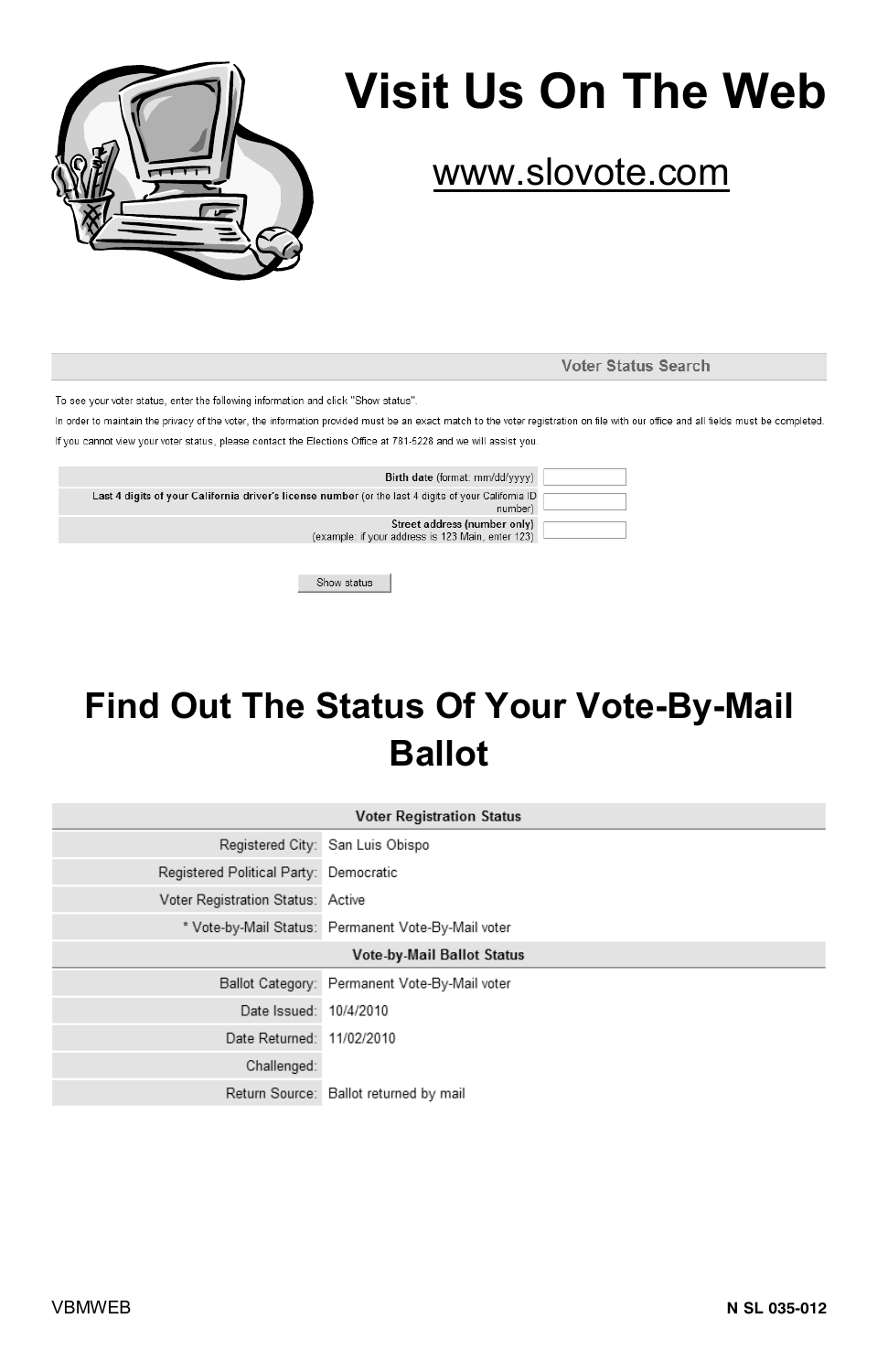# **ASSISTANCE for VOTERS with SPECIAL NEEDS**







San Luis Obispo offers voters with disabilities options that provide a private and independent voting environment. The San Luis Obispo County Clerk-Recorder wants to help you create a voting plan that works for you. See your options below.

- Voting at the Polls: Find your polling place and check for its accessibility at the Clerk-Recorder's website.
- AutoMARK ballot-marking machines are available in every polling place on Election Day and at the County Clerk-Recorder's Office 22 days prior to the election for early voting.
- Curbside voting is also available. If you arrive at your polling place and cannot get to the voting area, ask for assistance.
- Vote by Mail: Request to receive your ballot by mail or become a permanent vote by mail voter and automatically receive your ballot for each election. Check the status of your vote-by-mail ballot at the Clerk-Recorder's website.

#### **LiveBallot - an Accessible, Audio-Enabled Sample Ballot and Voter Information Guide from the Clerk-Recorder's Website**

The web-based technology meets the requirements of Section 508 in the Americans with Disabilities Act and is compliant with all major screen readers, tactile switches, closed captioning, and sip-and-puff systems.

Voters will be able to access the contests on their ballots, the candidates' statements of qualifications, and local measure pages (impartial analysis, arguments and rebuttals) on the web. Large print format of the state ballot measures will continue to be available.

#### **Additional Assistance:**

Audio recordings of local measures and candidate statements are available, upon request, from the Clerk-Recorder's office. In addition, the Secretary of State's Office has a TDD (Telecommunications Device for the Deaf) to provide elections information: **1-800-833-8683 (1-800-TDD-VOTE)**.

**Disability Rights California** will operate a statewide hotline on Election Day, from 7:00 a.m. to 8:00 p.m. to assist voters with disabilities.

#### **www.slovote.com**

#### **Contact us for additional information. Contact Information on the Front Cover**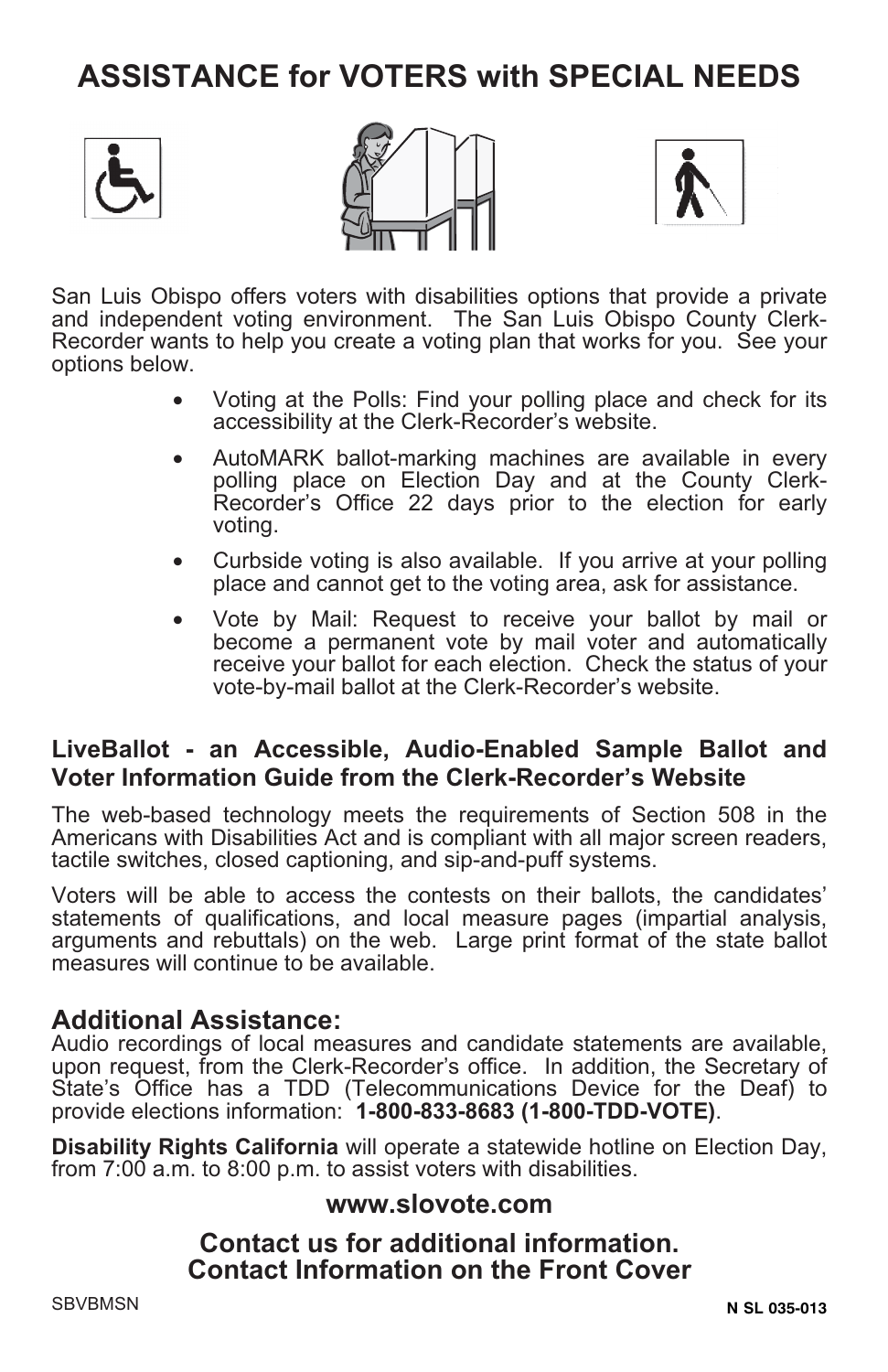# **REASONS WHY YOUR BALLOT WOULD NOT BE COUNTED**

- 1. Ballot arrives after the deadline.
- 2. The I.D. Return Envelope is not signed.

3. The signature on the I.D. Return Envelope does not match the signature on the voter's Affidavit of Registration.

4. The ballot is returned by someone other than the voter or voter's authorized agent.

5. The ballot is returned without the I.D. Return Envelope.

**ASSISTANCE FOR THE HEARING OR VISUALLY IMPAIRED VOTER:** The Secretary of State's Office has a TDD (Telecommunications Device for the Deaf) to provide elections information: 1-800-833-8683 (1-800-TDD-VOTE). For the visually impaired, audio recordings and large print format of the state ballot measures and audio recordings of local measures and candidates are available from the Clerk-Recorder Department. Call for more information.

**AUTOMARK:** The AutoMARK ballot marking device will be available for use at the Clerk-Recorder's Office in San Luis Obispo 22 days prior to the election and will be available at the polls on Election Day. The marking device is designed to assist voters with disabilities, such as vision or dexterity impairments, in marking their ballots. Call for more information.

**PERMANENT VOTE-BY-MAIL STATUS:** Voters with Permanent VBM Status are sent ballots for each election in which they are entitled to vote, as long as they remain on the Permanent Vote by Mail list. If you fail to return your voted ballot for four consecutive statewide general elections your name will be removed from the Permanent Vote by Mail List and you will need to reapply.

**VOTE-BY-MAIL LOOK-UP ON THE WEB:** Check the status of your returned VBM ballot on the Internet at www.slovote.com

### **Contact Information on the Front Cover**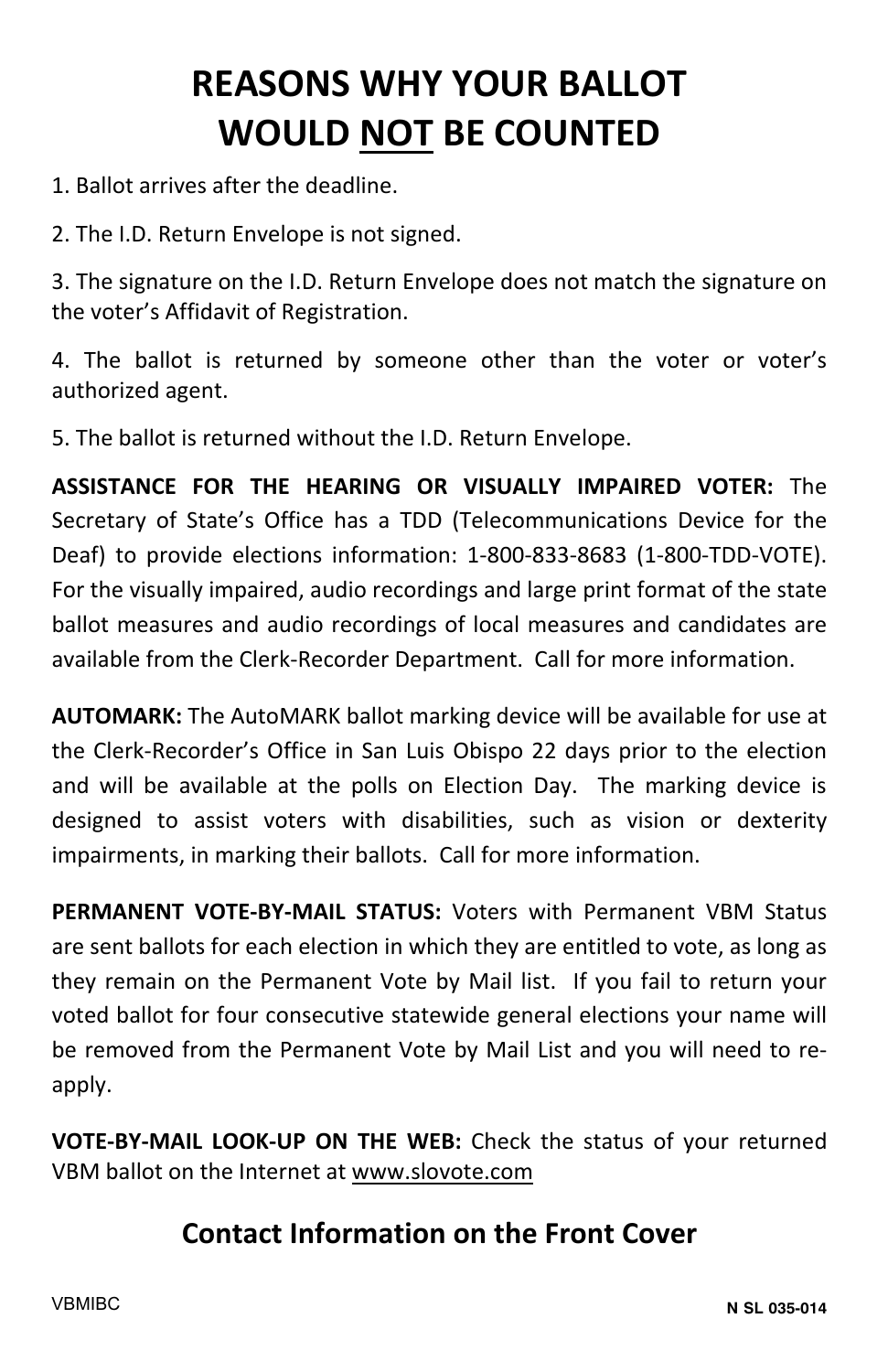#### **ELECTION DAY: November 8, 2016 Polls open at 7 A.M. and close at 8 P.M. Since Poll Locations may change every election, please pay careful attention where you can drop off your Vote-By-Mail ballot on Election Day:**

#### **North County**

San Miguel Community Bldg. 256 13th St San Miguel

Heritage Ranch Senior Ctr. 4880 Heritage Ranch Rd Paso Robles

Paso Robles Community Church 2706 Spring St. Paso Robles

Plymouth Cong. Church 1301 Oak St Paso Robles

Shandon Community Bldg 195 N Second St Shandon

Creston Fire Station 6055 Webster Rd Creston

Estrella Warbirds Museum 4251 Dry Creek Rd Paso Robles

Grace Baptist Church 535 Creston Rd Paso Robles

Centennial Park 600 Nickerson Dr Paso Robles

Highlands Church 215 Oak Hill Rd Paso Robles

Paso Robles Vets Hall 240 Scott St. Paso Robles

Paso Robles Temple Assoc. Shine Hall 320 Sherwood Rd Paso Robles

Templeton Hills Seventh-Day Adventist Church 930 Templeton Hills Rd **Templeton** 

Templeton Community Building 601 Main St Templeton

Atascadero Gospel Chapel 8205 Curbaril Atascadero

Community Church of Atascadero 5850 Rosario Ave Atascadero

Atascadero Elks Lodge 1516 El Camino Real Atascadero

St Luke's Episcopal Church 5318 Palma Ave Atascadero

Berean Bible Church 9325 El Bordo Atascadero

Atascadero Lake Pavilion 9315 Pismo Ave Atascadero

United Methodist Church of Atascadero 11605 El Camino Real Atascadero

Santa Margarita Community Hall Murphy & I St Santa Margarita

#### **South County**

Avila Beach Community **Center** 191 San Miguel St Avila Beach

Shell Beach Vets Hall 230 Leeward Ave Shell Beach

New Life Community Church 990 James Way Pismo Beach

Ramona Garden Park Ctr 993 Ramona Ave Grover Beach

First Presbyterian Church 1830 Farroll Rd Grover Beach

Oak Park Christian Church 386 N. Oak Park Blvd Grover Beach

Grover Beach Community Center 1230 Trouville Ave Grover Beach

Central Coast Baptist Church 192 S. 9th St Grover Beach

South County Regional Center 800 W. Branch St Arroyo Grande

Arroyo Grande Community **Center** 211 Vernon Ave Arroyo Grande

St John's Lutheran Church 959 Valley Rd Arroyo Grande

American Legion Hall 417 Orchard St Arroyo Grande

Gospel Lighthouse of AG 497 Fair Oaks Ave Arroyo Grande

Pismo Coast Association of Realtors 1126 E. Grande Ave Arroyo Grande

Calvery Chapel 1133 Maple St Arroyo Grande

Cypress Ridge Community Bldg 1050 Cypress Ridge Parkway Arroyo Grande

Oceano CSD Office 1655 Front St Oceano

**Continued on next page…**